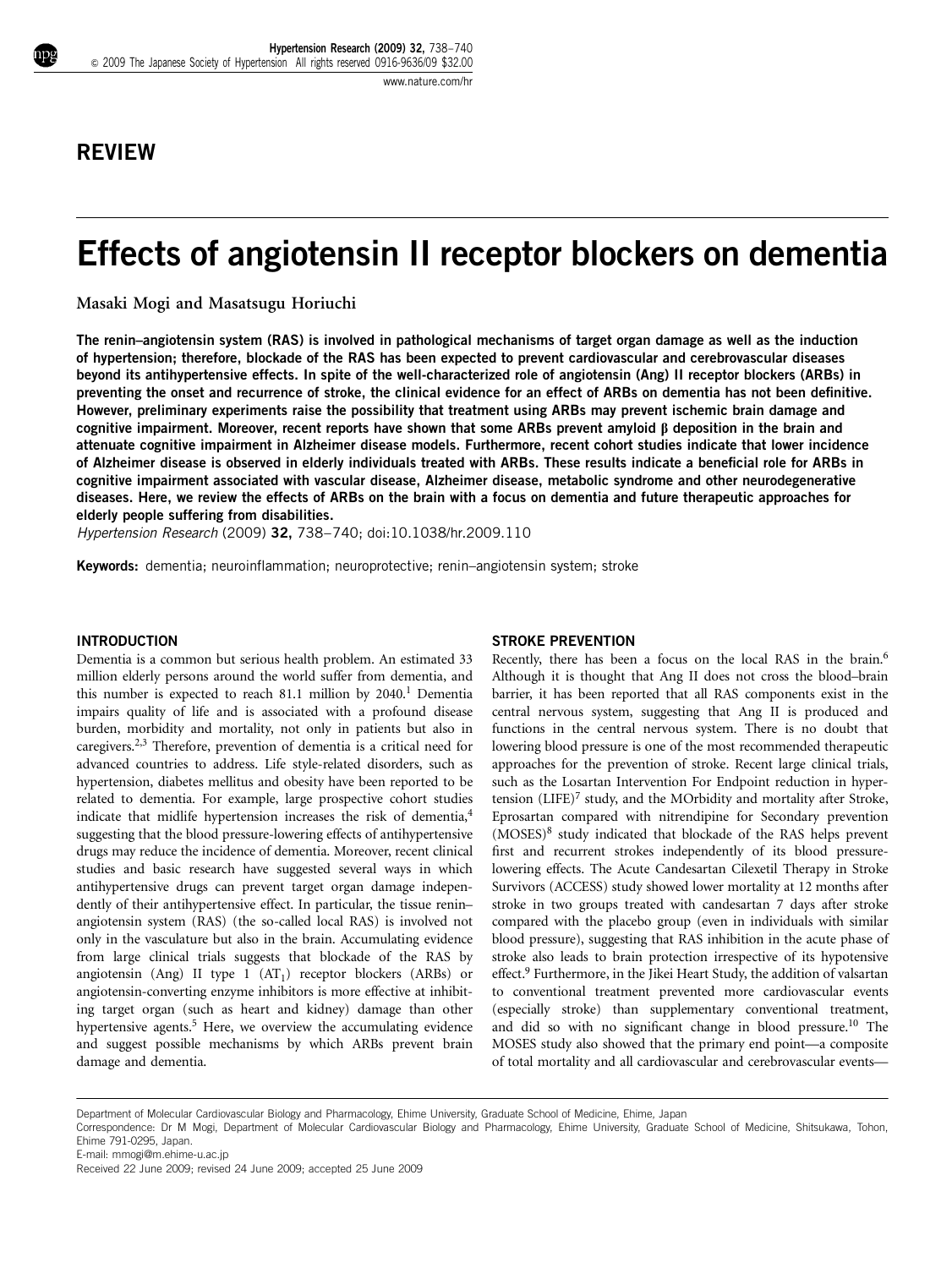<span id="page-1-0"></span>

Figure 1 Renin–angiotensin system (RAS) Inhibition by angiotensin II receptor blockers (ARBs) in dementia. ARBs may prevent dementia through stroke prevention, neural protection from ischemic damage, inhibition of neural loss and/or amyloid b deposition.

was significantly lower with treatment with an ARB (eprosartan) without a change in blood pressure.<sup>8</sup> However, these and other large clinical trials also indicate that ARBs prevent the onset of diabetes mellitus<sup>[11](#page-2-0)</sup> and atrial fibrillation,<sup>12</sup> which are strong risk factors for stroke.

# PROTECTION FROM ISCHEMIC BRAIN DAMAGE

The brain RAS is involved in ischemic brain damage after stroke. An experimental brain injury model with middle cerebral artery occlusion using genetically modified mice showed that  $AT_1$  receptor signaling enhances brain damage owing, partly, to an increase in oxidative stress in the ischemic brain and a decrease in cerebral blood flow in the penumbral region of the middle cerebral artery territory; therefore, pretreatment with ARBs prevents ischemic brain damage. Our recent study indicates that activation of the human RAS in chimeric transgenic mice with human renin and human angiotensinogen genes exaggerates ischemic brain damage mainly through stimulation of the  $AT_1$  receptor.<sup>13</sup> In contrast, activation of the angiotensin II type 2 ( $AT_2$ ) receptor attenuated brain injury<sup>14</sup> with counter-regulatory effects on the  $AT_1$  receptor. ARBs stimulate  $AT_2$  receptor signaling with unbound Ang II by blocking  $AT_1$  receptor signaling. Therefore, we could expect that ARBs would be more effective than angiotensin-converting enzyme inhibitors at preventing ischemic brain damage. However, no meta-analyses have concluded that ARBs are better than angiotensin-converting enzyme inhibitors in terms of stroke prevention.

Interestingly, the Trial Of Preventing Hypertension (TROPHY) recently showed that treatment of prehypertension with the ARB, candesartan, reduced the incidence of clinical hypertension even after cessation of ARB administration,<sup>15</sup> suggesting that some factors might be imprinted by ARB treatment and that it can last for an extended period. We have also reported that temporary treatment with the ARB, valsartan, can protect against ischemic brain damage even after its cessation, at least in part, because of an increase in capillary density.[16](#page-2-0) Therefore, pretreatment with ARBs is expected to prevent ischemic brain damage after stroke, even after cessation of the treatment.

### ENHANCEMENT OF NEURAL DIFFERENTIATION

Recent basic research has raised the possibility that stimulation of  $AT<sub>2</sub>$ receptors may promote cell differentiation and regeneration in neu-ronal tissue.<sup>17,18</sup> Li et al.<sup>[19](#page-2-0)</sup> reported that  $AT_2$  receptor stimulation supported neuronal survival and neurite outgrowth in response to ischemia-induced neuronal injury. Moreover, Gallo-Payet et al.<sup>20-22</sup> showed that Ang II induces neural differentiation and neurite outgrowth through mitogen-activated protein kinase or nitric oxide through  $AT_2$  receptor activation, and that it is involved in brain development. This accumulating evidence indicates that  $AT_2$  receptor signaling acts as a crucial cerebroprotective factor after stroke. We also showed that  $AT<sub>2</sub>$  receptors enhance neural differentiation and the repair of damaged DNA by induction of the neural differentiating factor MMS2 (methyl methane sulfonate sensitive-2), which is one of the ubiquitin-conjugating enzyme variants.<sup>6</sup>

# PREVENTION OF METABOLIC SYNDROME-INDUCED **DEMENTIA**

Continuous activation of the brain RAS impairs cognitive function through stimulation of the  $AT_1$  receptor.<sup>23</sup> The ARB candesartan ameliorates impaired cognitive function in mice with type 2 diabetes (KKAy), at least partly, because of increased expression of MMS2 and an improvement in glucose intolerance.<sup>24</sup> Interestingly, another ARB, olmesartan, is therapeutically effective at preventing the impairment of cognition in mice fed a high-fat and high-salt diet.[25](#page-2-0) RAS has a pathophysiological role in metabolic syndrome, contributing to enhanced levels of oxidative stress and inflammation. Moreover, RAS in cerebral microvessels is involved in cerebral metabolism and hemodynamics, especially in diabetic patients. Recently, Kario et al.,<sup>[26](#page-2-0)</sup> using magnetic resonance spectroscopy and phasecontrast magnetic resonance angiography, clearly showed that an ARB (candesartan) significantly improves cerebrovascular reserve in hypertensive patients, and that it does so more markedly in patients with diabetes than in those without diabetes. This indicates that improvement of cerebral microcirculation by ARBs prevents neuronal damage, especially in patients with diabetes. Therefore, blockade of the RAS by ARBs could prevent diabetes- and metabolic syndrome-induced dementia.